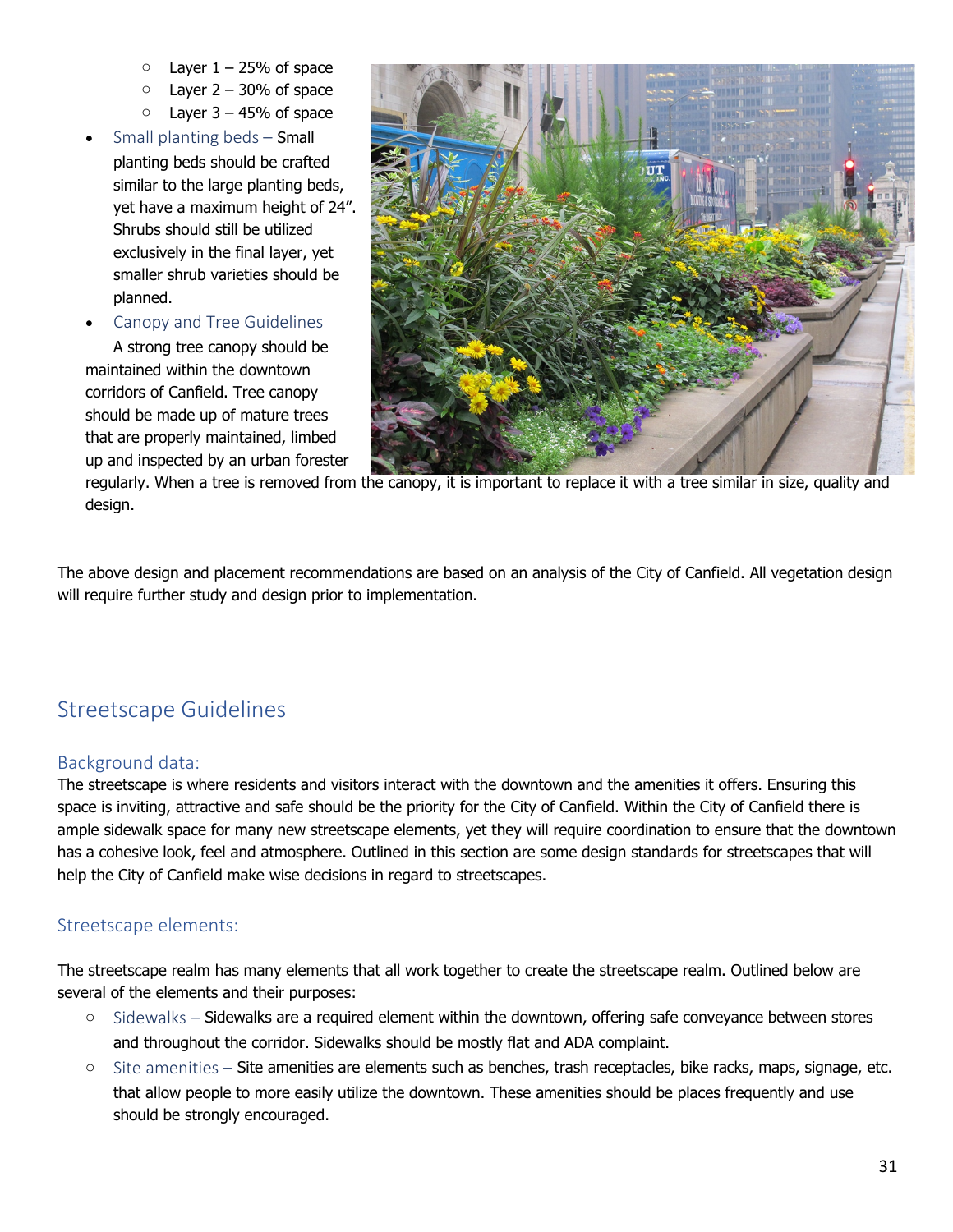- $\circ$  Lighting Lighting within the downtown should be of an adequate scale and duration to alleviate any dark spots. This will increase pedestrian safety and the overall atmosphere after dark
- $\circ$  Vegetation Vegetation should be installed to personify the unique elements of the downtown and provide separation between vehicles and pedestrians.
- $\circ$  Crosswalks/ADA Accessibility Accessibility should be universal throughout the entirety of the downtown. All ramps, crosswalks, etc. should by up to date with the most current standards.
- $\circ$  Curb Bulb-outs curb bulb-outs should be installed at critical intersections or where higher than average pedestrian activity is present. These will preserve pedestrian space and reduce the roadway crossing distance.

The above elements of a streetscape are common elements that many communities share. Further roadway and streetscape design will be required for the City of Canfield to better understand how to implement the elements.

#### Streetscape requirements:

As the streetscape design and overall atmosphere is critical to the economic success of a community, there are several requirements that should be met in all design standards. They are as follows:

- $\circ$  Safety is the first priority Pedestrian safety is the number one priority for all streetscape design. Cars and vehicular travel should take a secondary role. If pedestrians do not feel safe, they will not walk down the Main Street corridors.
- $\circ$  Regular upgrades Providing regular upgrades and enhancements to the streetscape will encourage the business owners to continually provide upgrades. Streetscape improvements should focus around continually improving the user experience.
- o Continual maintenance Maintenance is a critical element of any streetscape. The surfaces, vegetation and other amenities should be maintained in working order and available during all seasons.
- $\circ$  Pedestrians first, vehicles second Pedestrians are the life blood of a strong downtown. Without pedestrian walking through the community, the businesses will not survive. Focus on providing a user experience for the pedestrians and your return on investment more than doubles that of an automobile centric design.
- $\circ$  Space for all A space should be providing din the streetscape for all potential users and uses. While this seems a common and universal idea, many communities struggle to leave adequate space for dining, walkways, vegetation, etc. Providing adequate spaces will encourage additional users.
- o Flexible space flexible spaces within the downtown will encourage downtown activation. Designing of the streetscape realm should require that wherever possible, spaces are provided to encourage that multiple uses or end users are applicable.

## Streetscape Design Standards:

Providing a set of streetscape design standards will help the City of Canfield implement a uniform pedestrian realm within the downtown and Village Green area. Recommendations for conceptual design standards include:

• Sidewalks – Sidewalks should be replaced and improved where possible . A strong sense of character or community will be created by unifying sidewalk widths, surfaces, colors and textures. Prior to initiation of this program, the municipality should adopt a formal plan for streetscapes to ensure that all enhancements will meet or exceed the community's needs and limit potential redundant construction costs. Implementation of this program should be undertaken in phases, typically block by block, to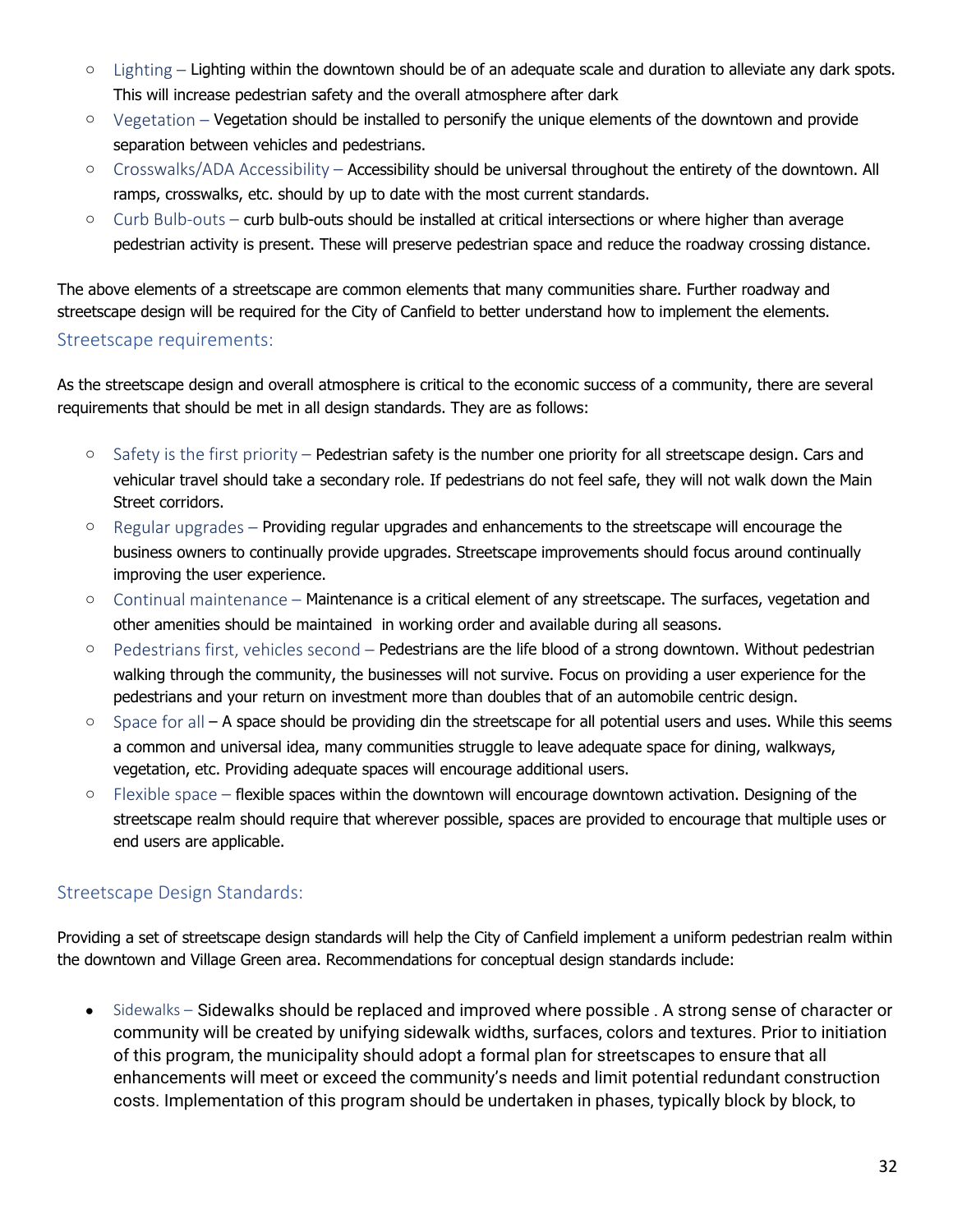reduce upfront construction costs while providing cost savings for complete projects. Sidewalk replacements should be completed to integrate similar characteristics among all blocks, specifically:

- o Colored/stamped concrete bands or inlaid sections
- o Brick or paver surface integration
- o Additional landscape and/or vegetation integration

Utilizing similar themes across multiple blocks will provide pedestrians with an improved corridor by delineating safe pedestrian and alternative transportation spaces as well as increasing resident interaction with local stores and businesses. If possible, it is recommended that sidewalk replacements be completed in conjunction with additional streetscape enhancements to ensure that improvement costs will not need to be duplicated. This comprehensive approach to enhancement construction will provide the greatest return on investment and limit redundant construction costs.

- Site amenities Site amenities are currently not uniformly placed within the downtown core area, creating undue hardship for site users looking to utilize benches, trash receptacles or bike racks. To help encourage adequate utilization of these features design standards should note amenities be spaced at adequate intervals, below:
	- o *Trash & Recycling Receptacles* Spacing should be no more than 75 linear feet apart. Receptacles should be placed within the bulb-out or vegetative spaces, as well as in decorative concrete or brick bands to hide their visual intrusions, yet remain close enough for ease of use. Typically, these amenities are powder coated, ensuring a minimum ten year usable life.
	- o *Benches -* Benches should be placed within the downtown corridor and Village Green area at intervals of 100 to 125 linear feet. Locations for benches can be altered to meet needs within the corridor but should be integrated into all curb bulb-outs, as this reclaimed space will not interfere with pedestrian circulation. When not placed in a curb bulb-out, it is important that benches be placed within the decorative brick band or strip of land between parallel parking and high-use pedestrian circulation areas. This location will increase usage while not hindering flow. Benches should be bolted directly to the concrete and constructed from high quality materials. Typically, these amenities are powder coated, ensuring a minimum of a ten year usable life.
	- o *Bike Racks -* Bicycle racks should be installed no more than 150 linear feet apart and, where possible, integrated into curb bulb-outs. Racks should provide the ability for a minimum of six bicycles to be locked up at any time. Bicycle racks should be bolted directly to the concrete and constructed from high quality materials. Typically, these amenities are powder coated, ensuring a minimum of a ten year usable life.
- Lighting *–* While much of the Main Street corridor and Village Green has matching and functional site lighting, the remainder of the downtown plan area does not. It is recommended that alternations be made to the site lighting within the corridors and along ancillary roadways provide a cohesive feel and look for the downtown project area. Recommendations are as follows:
	- o *Removal of Outdated Lighting –* Where older lighting is present it is recommended that site lighting be removed and replaced with more appropriate pedestrian-scale lighting fixtures of a similar style and character to the corridor. All installed lighting is should comply with International Dark-Sky Association (IDA) lighting parameters
	- o *Installation of Additional Lighting -* Where photometrics show a lack of lighting overlap, it is recommended to install additional lighting to ensure that all corridors are 100% lit with little to no dark spots. Ensuring uniformity in lighting distribution will provide pedestrians with a well-lit corridor for